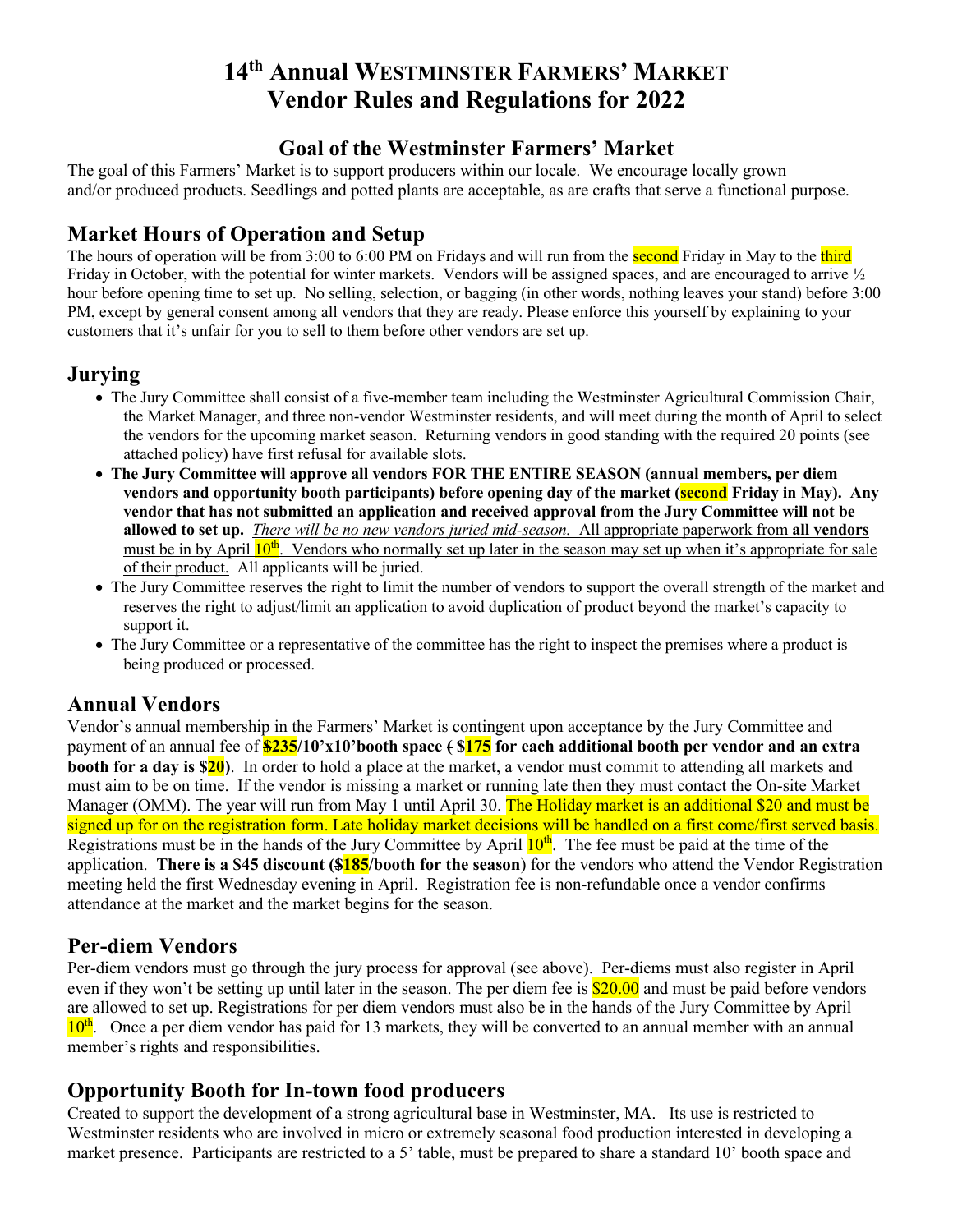plan to work towards transitioning into a standard booth membership in 3 years. Price for the booth  $(5')$  is \$75 for the season ( $\frac{60}{1}$  if attending the registration night) and does not include the holiday market. A per diem price of \$5/day may be negotiated. If interested, please attach a letter of intent to your application and the Jury Committee will be in touch to discuss the specifics of your situation.

## **Reselling**

- Reselling **WITH LIMITATIONS** will be permitted in order to offer the widest variety of Locally Grown Food.
- Reselling is defined as offering for sale any plant or animal products that were not produced by the vendor on the vendor's property—either owned or rented (rental agreement must be provided if requested by the Jury committee).
- Produce vendors *must produce 75% of what they sell before adding resold produce to the displays.*
- **All resellers shall have a visually upright, 8.5"x11" Resale Sign that is updated weekly and that lists every product that is being resold and the name of farm and town of the product origin. The OMM reserves the rights to have vendors remove products offered at resale if they are not listed on the sign.**
- When/if a resold product (example: corn) becomes available from a vendor that produced it on his/her land, and in quantities he/she believes can meet market demand, then **that producer must notify the OMM in writing, phone or email the week before they are planning to bring the product to market –easily done by notifying the OMM at the preceding week's market.** Once notified of the product's arrival at the market, the OMM will then notify all vendors that that product may not be *resold*. Failure to notify the OMM means that the local production protection is not in effect and that the product may be resold by other vendors – provided all other market rules are followed. Vendors using the market for CSA share pickup that includes such products must mention this on their application and that product can only be available in shares prepared for pickup.
- Locally grown for resale is defined as grown or produced within a 1.5 hour one-way drive from the Westminster Farmers' Market and includes the Pioneer Valley.
- The vendor *must list all possible resale products on their original registration form* for examination by the Jury Committee.

## **Permits and Restrictions**

- All necessary licenses, permits and insurance are the vendor's responsibility to obtain. Anyone selling baked or processed goods must have a Residential Kitchen license or a Commercial Kitchen license issued by their town's Board of Health, as defined in the state sanitary code, Chapter X, and must have a copy of any appropriate licenses and permits in their possession during the market. A photocopy must also be part of the registration form on file with the OMM
- The Westminster Board of Health **must also approve all licenses and permits** issued by other town Boards of Health. Please be sure to make arrangements to have your paperwork checked out by them before you set up at the market.
- You may not advertise yourself as "Organic" unless you are certified. The word "Organic" is now defined and enforced by the USDA and has a very special meaning. You are free to use "non-sprayed", "sustainable", "all natural" or any other term that is not so regulated.
- The use of household scales will not be permitted. Any scale used must have a seal by an official City or State Sealer of Weights and Measures. The OMM will ensure vendor's scales have been sealed.
- Any vendor providing samples at the market must have those samples approved by the Westminster Board of Health in advance of distributing samples. It is highly recommended that interested vendors contact the Westminster Board of Health to get specific information on safe sampling.
- Prices for all items must be posted clearly.
- Collusion among vendors to exert pressure to fix, raise or lower prices is prohibited.
- No vendor, while at the market, shall promote any diet or lifestyle that is contrary to the goals of the market.
- Any written material must be approved by the Jury Committee but may be provisionally approved by the OMM.

## **Market Appearance for booth and personnel – visually creating a professional market**

- Each booth canopy must be clean, without rips and tears, and secured to the ground via pins or weights. Safety for the customers is paramount and wind is always a challenge on the hill.
- All foods must be on tables or **at least 6"** above the ground. *Per order of the Board of Health – NO DOGS ARE ALLOWED UNDER THE CANOPIES OR TOUCHING ANY PRODUCT IN ANY BOOTH*